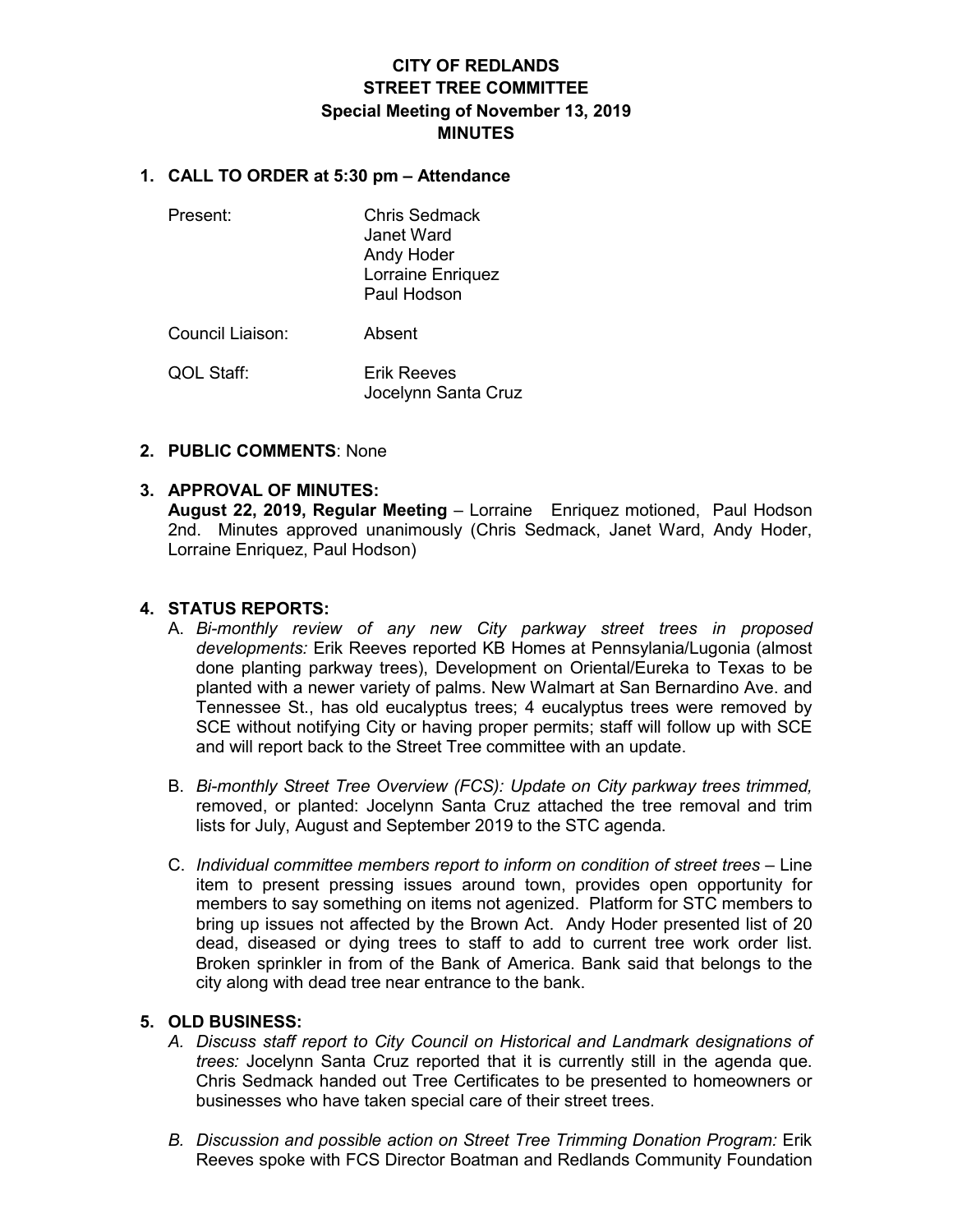to discuss proceeding with the Street Tree Trimming Donation Program. It will be added as a sub-account underneath the Honorary Donation Program. Process would consist of:

- 1. Staff will notify the STC when funds are available for city tree trimming.
- 2. Staff will give the STC a list of possible trees to trim. STC can provide input to proposed list.
- 3. Tree contractor (currently West Coast Arborist) is the contractor used to trim trees on proposed list.
- 4. Tree contractor will bill Redlands Community Foundation.
- 5. The Redlands Community Foundation will pay tree contractor from the tree trimming donation account.

## **6. NEW BUSINESS:**

- A. *Discussion and possible action on tree removal at the following locations:*
	- *1841 Cave St., Camphor* Committee member, Janet Ward, made the motion to not remove camphor and to have city staff monitor the tree. Committee member, Gus Ortega, seconded the motion. Motion passed unanimously (Chris Sedmack, Janet Ward, Andy Hoder, Lorraine Enriquez, Paul Hodson).

- *1233 Pecos St., Liquidambar* – Committee member, Janet Ward, made the motion to not remove tree and have staff evaluate the tree; create work order for sidewalk repair. Committee member, Hodson, seconded the motion. Motion passed unanimously (Chris Sedmack, Janet Ward, Andy Hoder, Lorraine Enriquez, Paul Hodson).

- *127 Rainbow Ln., Chinese tallow* – Committee member, Lorraine Enriquez, motioned to not remove Liquidambar, have staff perform root pruning. Committee member, Gus Ortega, seconded the motion. Motion passed unanimously (Chris Sedmack, Janet Ward, Andy Hoder, Lorraine Enriquez, Paul Hodson).

- *450 Marilyn Ln., Liquidambar* Resident, Lorrie Devirian, stated her concern in regards to roots from the tree intruding in clay pipes. Erik Reeves observed infrastructure damage and recommends the removal. Tree will be replaced with a suitable tree for the parkway size. Committee member, Andy Hoder made the motion to remove the existing tree and replant with appropriate tree. Committee member, Paul Hodson, seconded the motion. Motion passed unanimously (Chris Sedmack, Janet Ward, Andy Hoder, Lorraine Enriquez, Paul Hodson).
- *B. Discussion and possible action on utility bill insert:* Care and watering of Crape Myrtle trees will be in the next utility bill insert item. Janet Ward motioned, Gus Ortega seconded. Motion passed unanimously (Chris Sedmack, Janet Ward, Andy Hoder, Lorraine Enriquez, Paul Hodson)
- *C. Tree City USA update:* Jocelynn Santa Cruz reported the city has all of the 2019 tag, sticker and continues to be recognized as a part of the Tree City USA designation. She continues to send emails to find out why Redlands has not been updated on the Tree City USA website.
- *D. Update on San Mateo Oak Project:* Erik Reeves reported in January 2020 decomposed granite will be added to additional sites, and one oak will be removed.